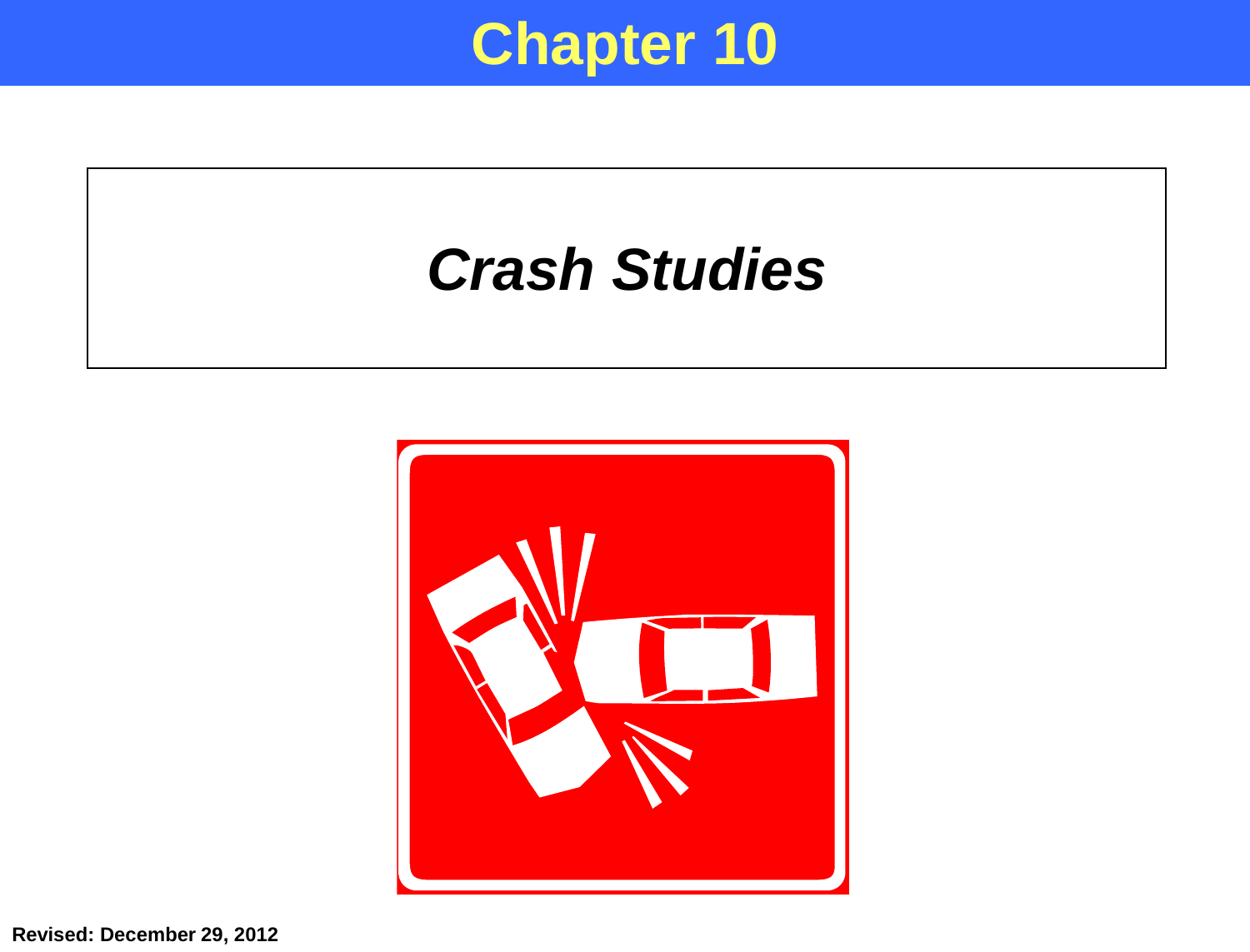## **Definitions**

**Study**: locating crashes at a particular location based on predetermined criteria

**Study (initial)**: crashes identified by the system for the given criteria but not yet verified

**Study (final)**: crashes identified by the system for the given criteria and verified through the fiche report and crash review

**Y-Line**: the distance along an intersecting route

**Analysis**: identification of trends, frequencies, rates, and other crash information used to develop countermeasures and assist in the mitigation of crash-related issues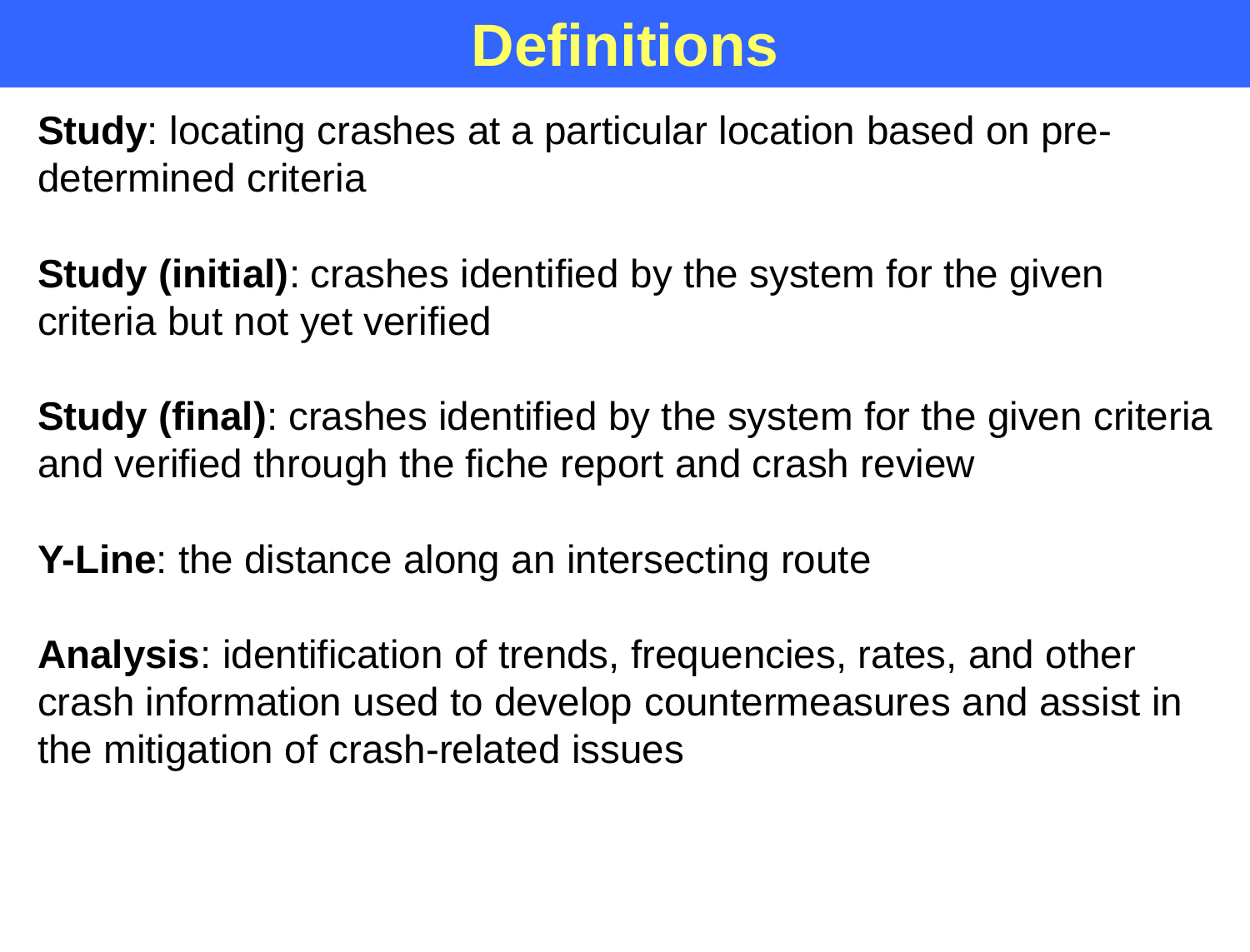# **Y-Line**

A Y-line is a specified distance along an intersecting route from the mainline route. Mileposted crashes that occur within a given Y-Line distance will be included in a TEAAS study.

# **Y-Line Example:**  $\frac{1}{100}$

*For a crash study on US 15 with a 150 foot Y-Line, crashes that occurred within 150 feet of US 15 are included in the study.*

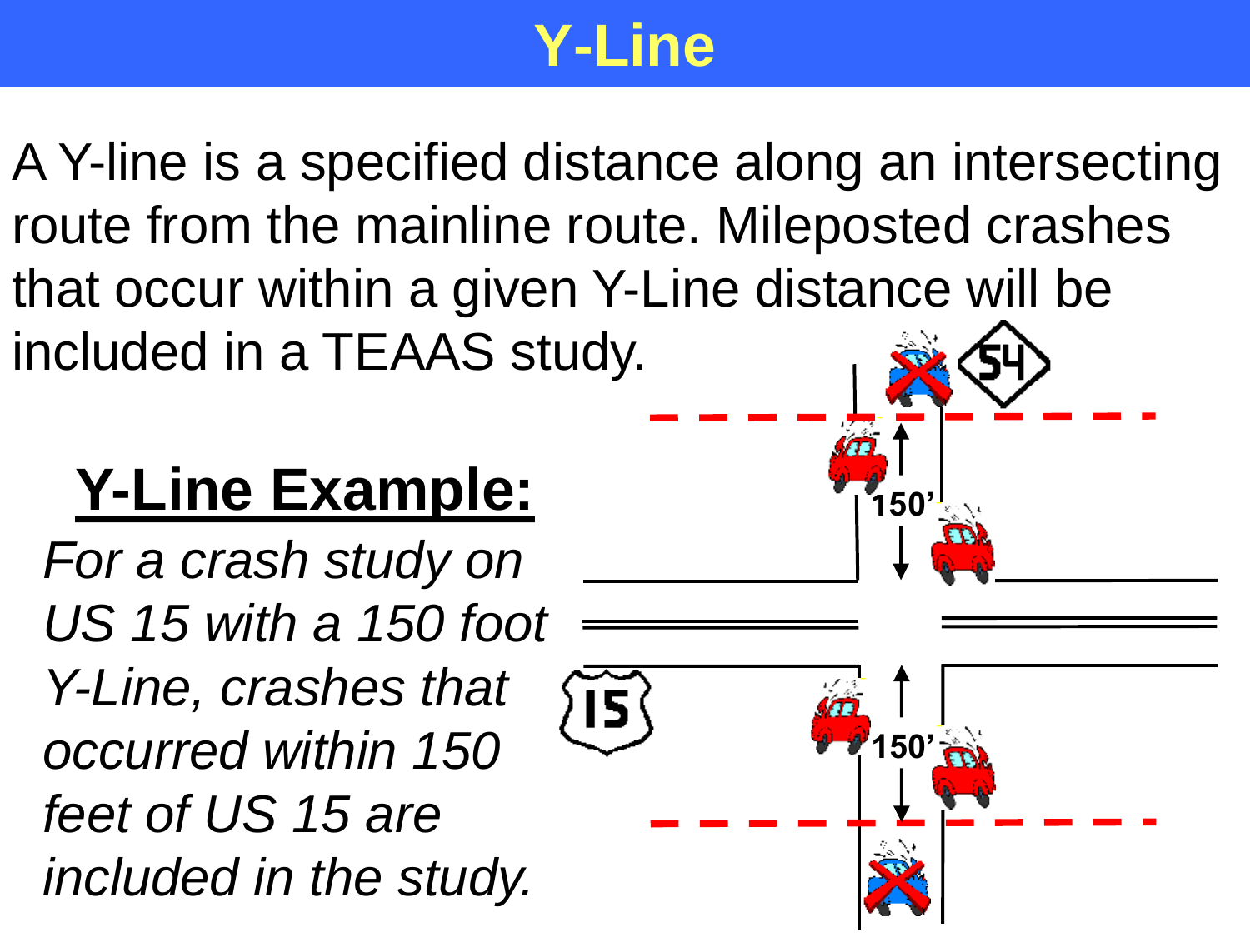### **General Questions**

- **Why** is the location being studied (fatality, crash frequency, pedestrians, etc.)?
- **Where** is the location (county, city, ETJ, etc.)?
- **What** is the location (intersection, strip, bridge, interchange, etc.)?
- **What** is the Y-line?
- **When** is the location to be studied (time frame beginning and ending dates)?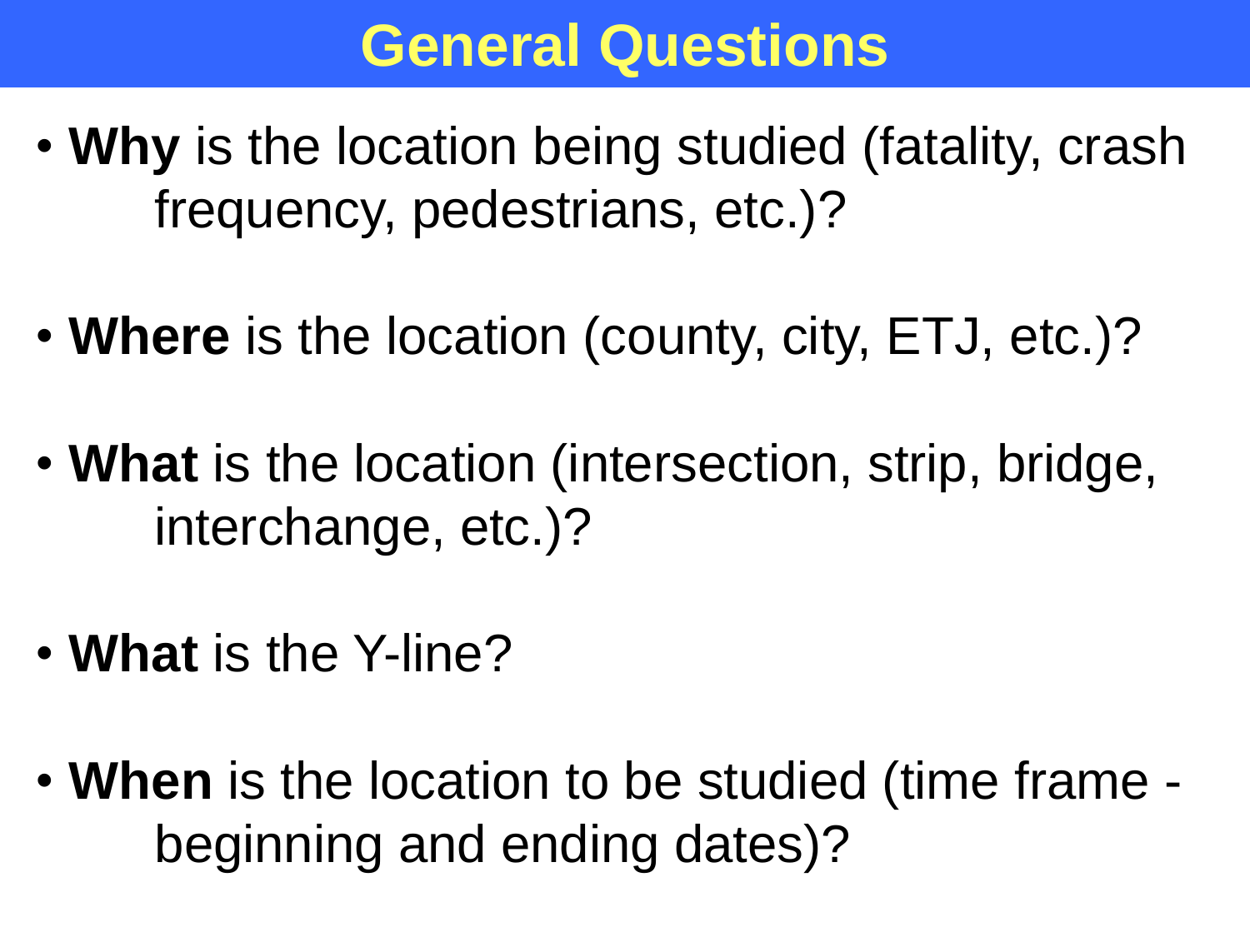# **Location Information**

- Study the location (local knowledge, maps, etc.)
- Identify all affected routes (high order and low order)
- Review the mileposting for the identified routes
- Identify traffic volumes (AADT) on the affected routes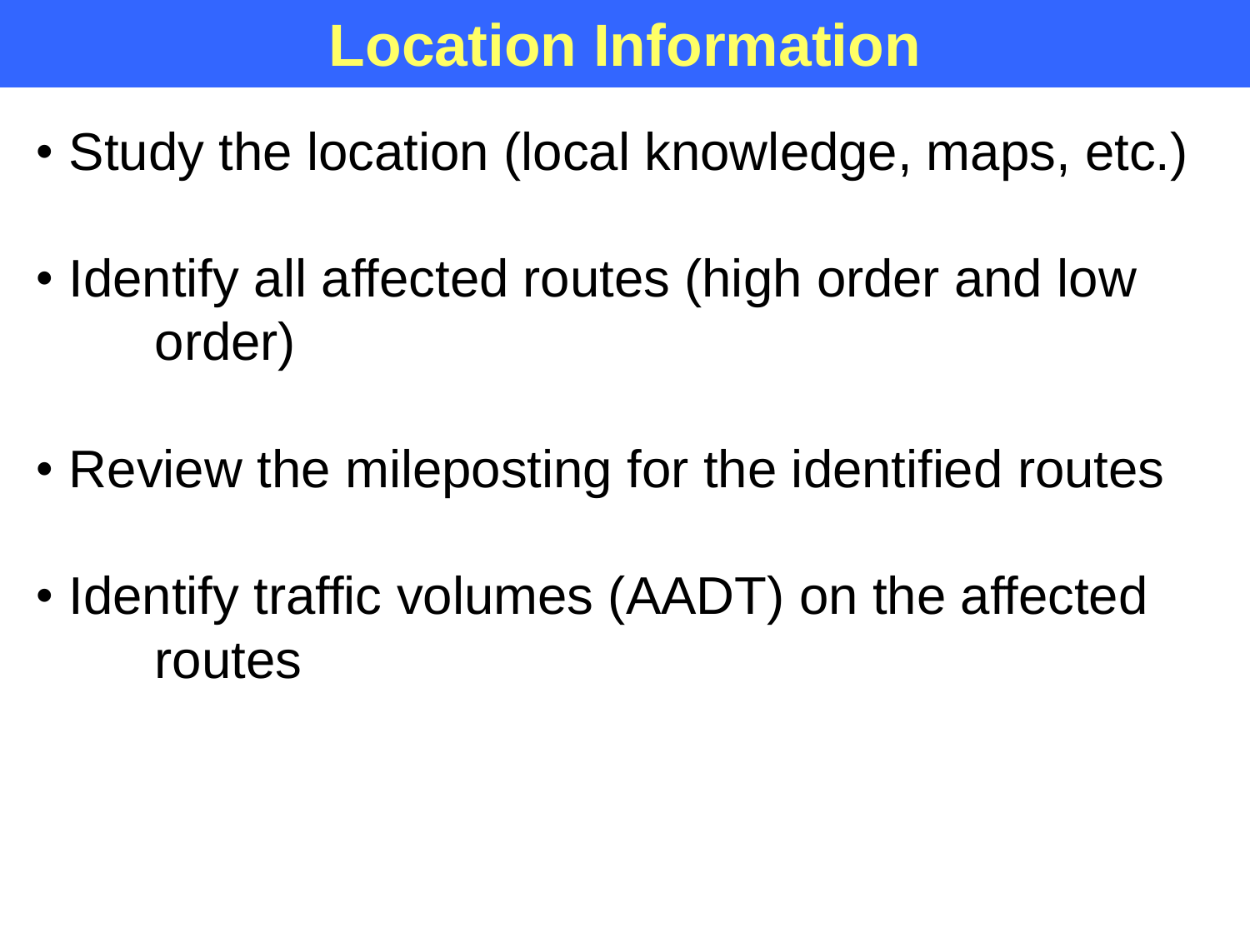## **General Steps**

- Determine why the study is being completed and all applicable parameters.
- Determine all the location information.
- Generate the initial study.
- Generate a fiche report and review the crashes. Verify crash information on the initial study and adjust as necessary.
- Generate the final study.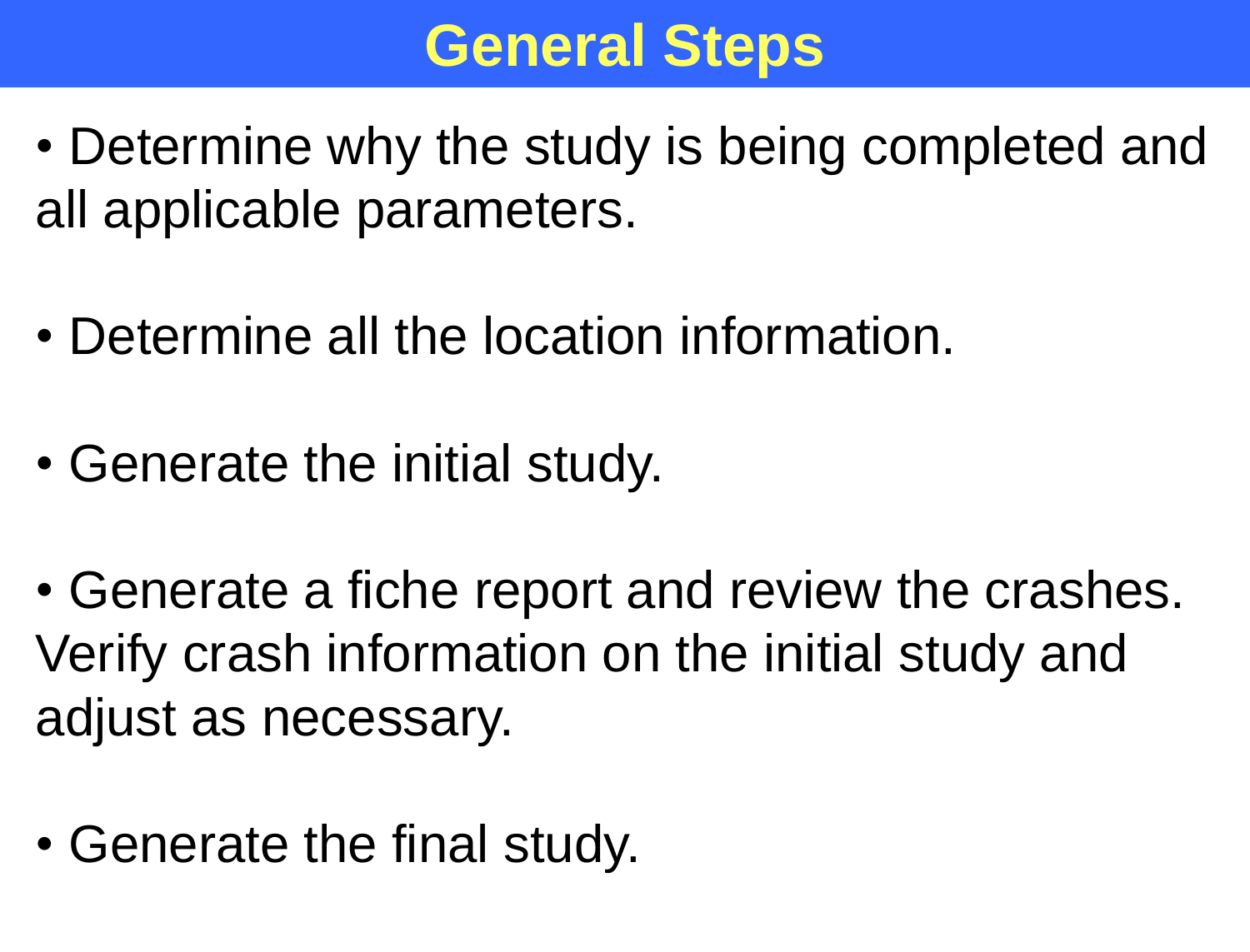### **Crash Studies - Main Screens**

• Access the crash study screens by selecting the following:



### $\implies$  Intersection Analysis Report

**- OR -**



 $\implies$  Strip Analysis Report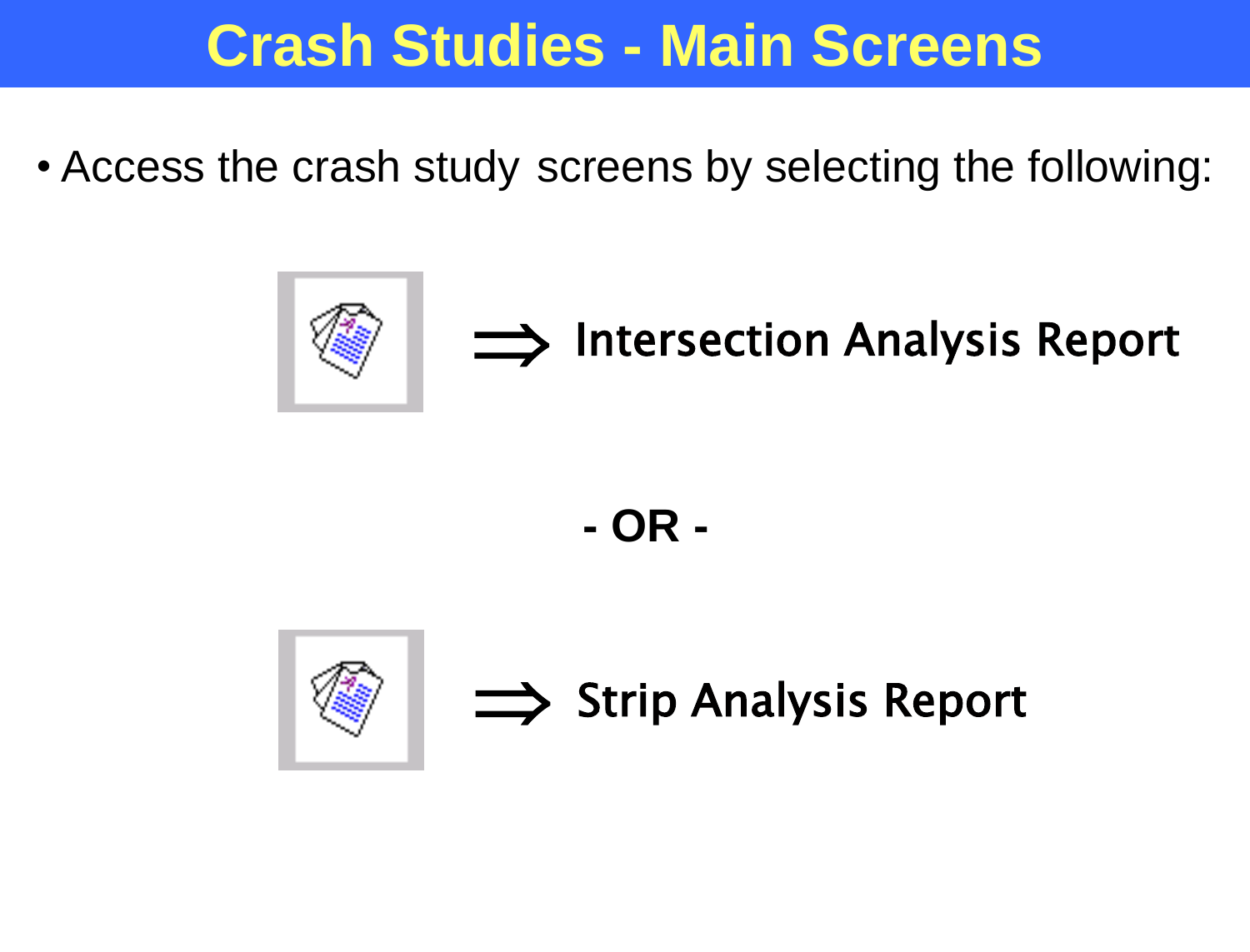# **Study Information Tab (Main Screen)**

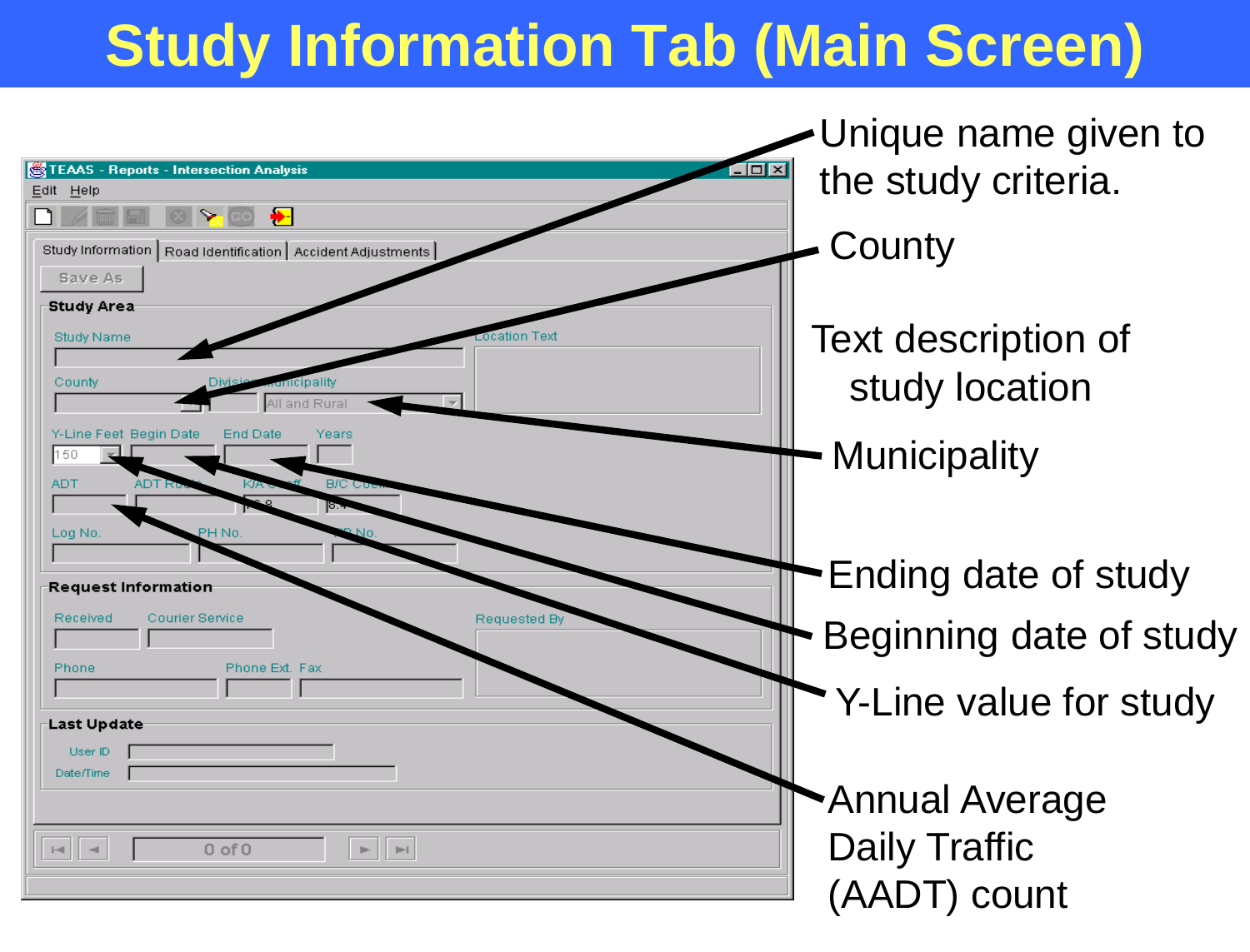# **Study Information Tab (Cont.)**

- **AADT Route 8**-digit code identifying the route AADT was taken
- **K/A Coeff** Default value of 76.8 (Should not be altered)
- **B/C Coeff** Default value of 8.4. (Should not be altered)
- **Log No.** Number assigned by the User to identify the study
- **PH No.** Number used by the Highway Safety Improvement Program to track potentially hazardous (PH) locations
- **TIP No.** Number assigned by the Division of Highways to track Transportation Improvement Program (TIP) projects
- **Received Date** date the study was requested
- **Courier Service** NCDOT courier address for the requestor
- **Requested By** Person/Organization requesting the study
- **Phone Requestor's** Phone number of the requestor
- **Phone Ext.** Phone extension of the requestor
- **Fax** Requestor's fax number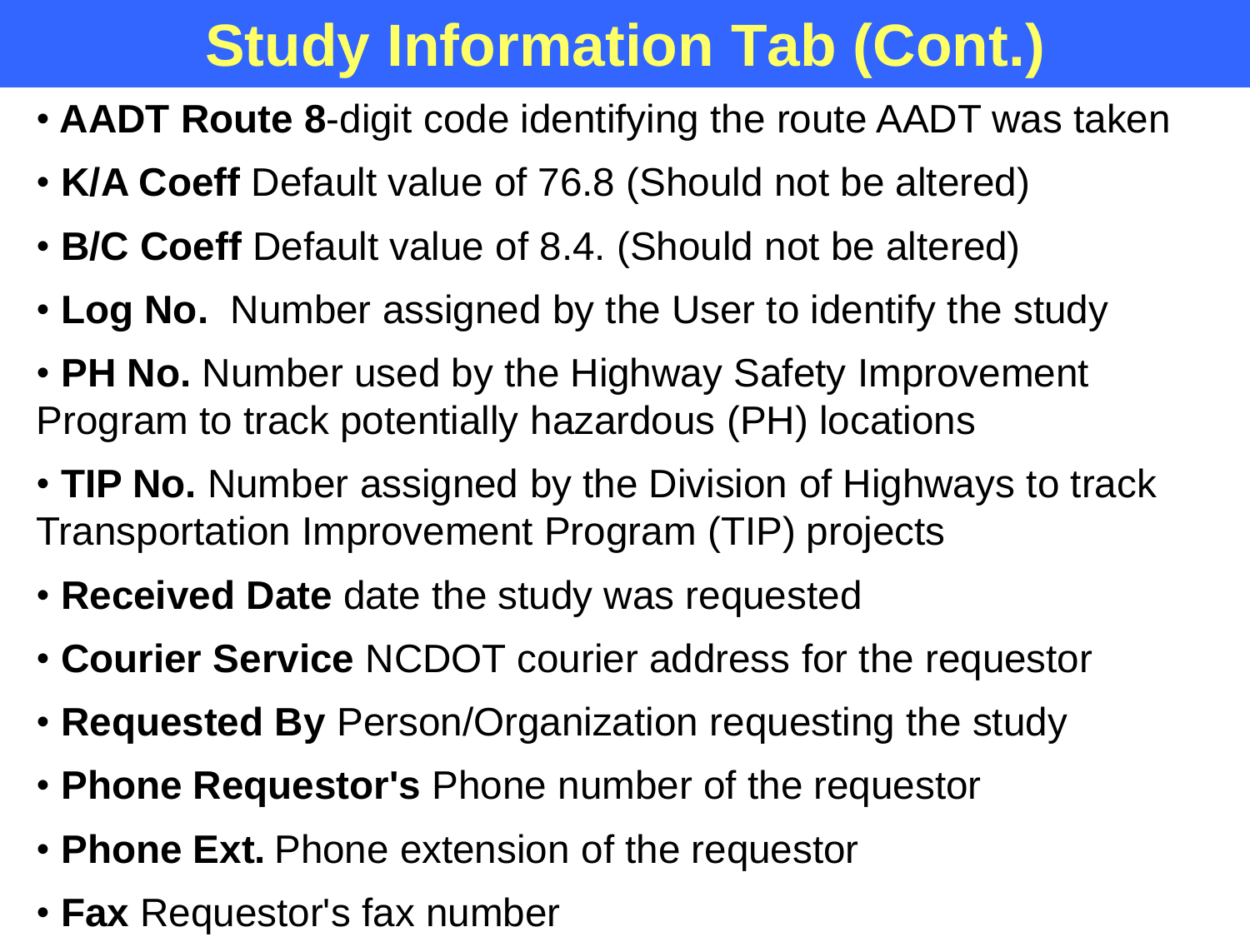# **General Study Functions**

- **To create a new study:**
	- Click the **"New"** icon



Note: If modifying an existing study, first save the existing study, or else the information on the existing study may be lost.

- **To save a study:**
	- Click the **"Save"** icon



– Study is saved and displayed in "view" mode

– If the study being saved was created by another user, it must be saved under another name

Note: If additional modifications are to be made to the saved report, click the **"Modify"** icon.

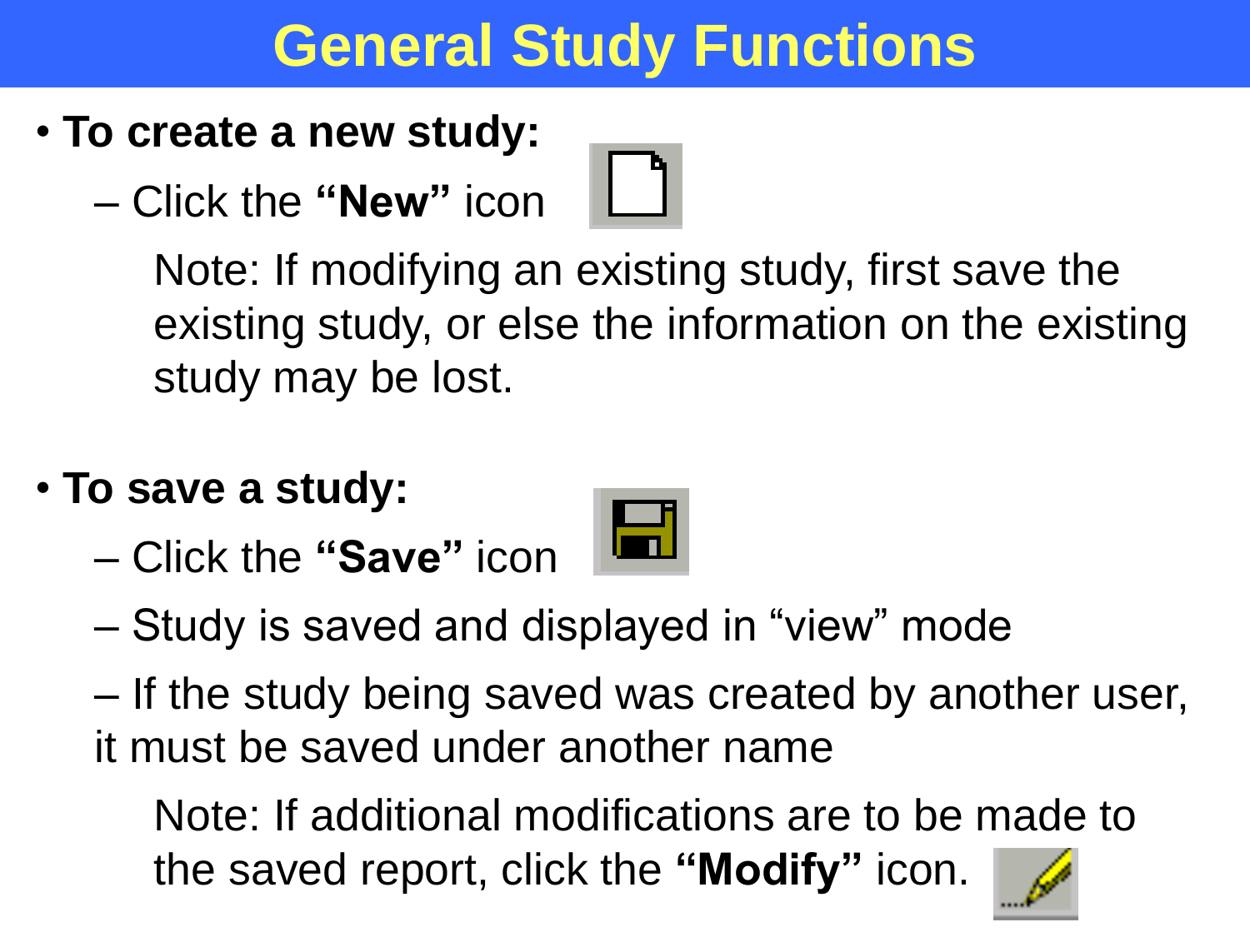# **General Study Functions (Cont.)**

### • **To search for a study:**

– Click the **"Search"** icon



- The following fields are valid search criteria: Study Name TIP No. Location Text County Log No User ID
- Enter the information you want to search by (use wildcards if needed)

–Click the **"GO"** icon



Note: If modifications are to be made to searched studies, click the **"Modify"** icon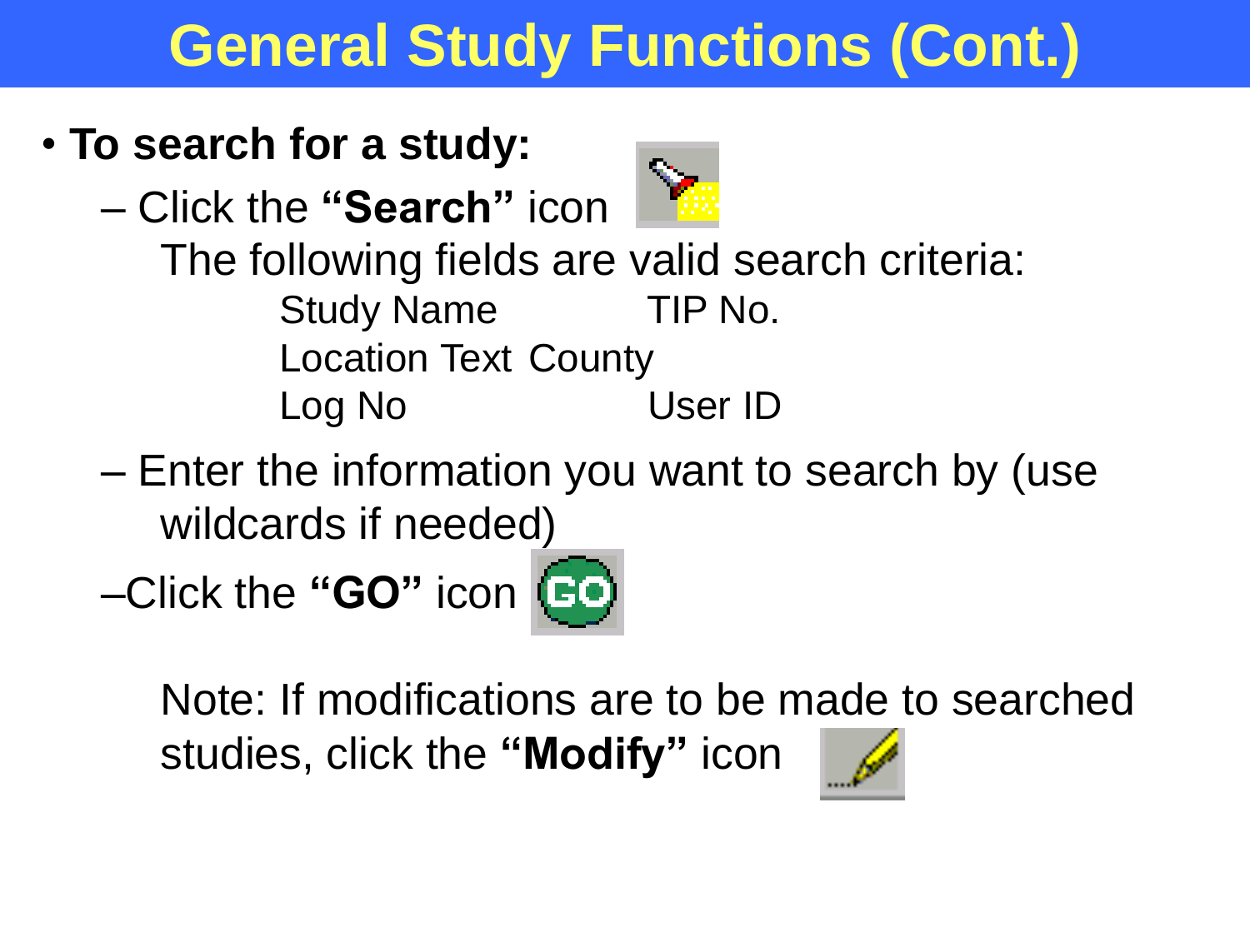# **General Study Functions (Cont.)**

### • **To modify an existing study:**

– Click the **"Modify"** icon

(This is necessary when a study is displayed in view mode and modifications need to be made or reports are to be run)

### • **To delete an existing study:**

- Click the **"Delete"** icon
- Click **"Yes"** in the confirmation dialog box

### • **Canceling a study operation:**

– Click the **"Cancel"** icon

(this returns all values in the "Study Information" tab screen to the values from the last save)



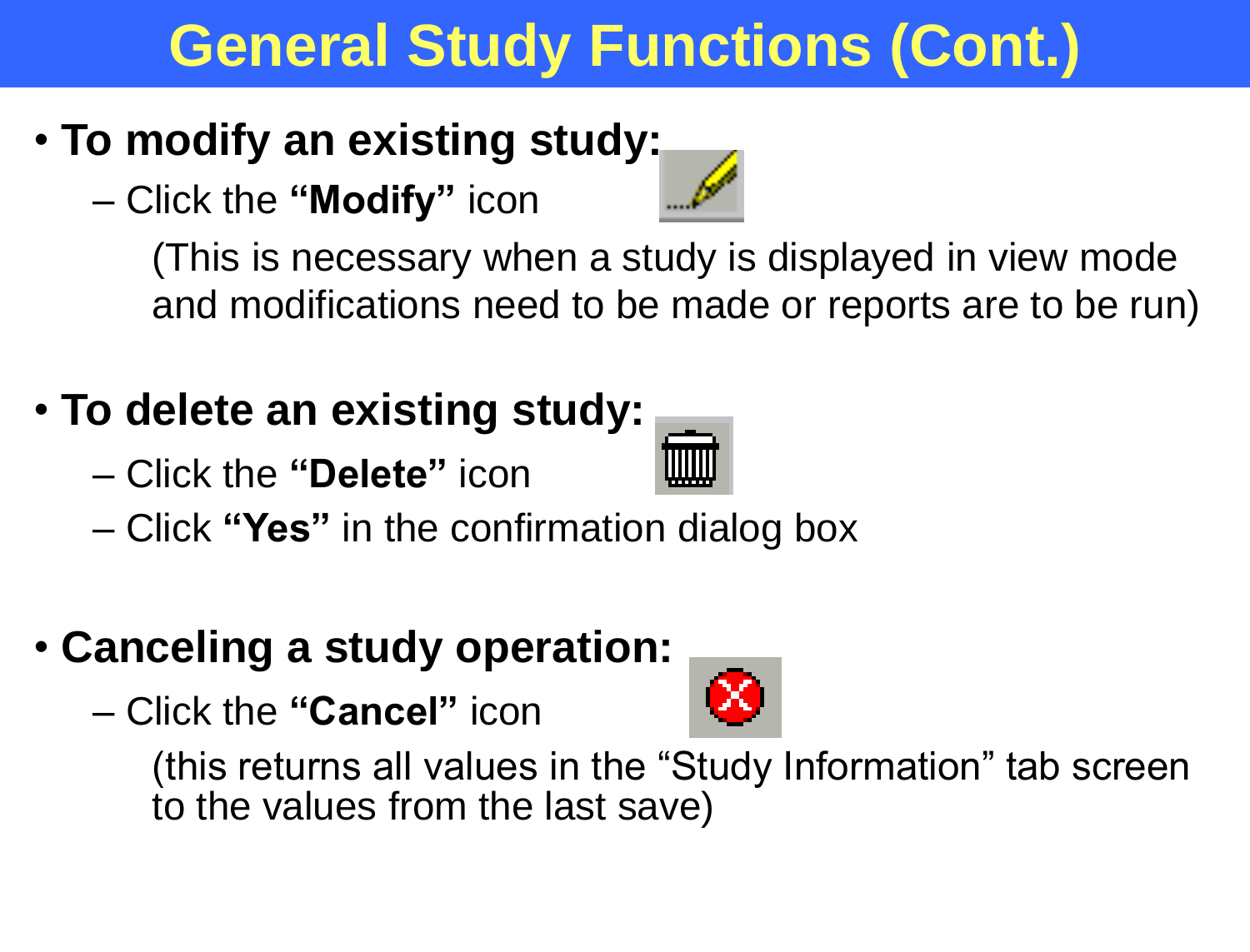# **Codes Index Report Codes Index Report**

- The "Fiche, Intersection, and Strip Reports Code Index" serves as a legend for codes that appear on the fiche, intersection, and strip reports.
- Access the "Fiche, Intersection, and Strip Reports Code Index" report by selecting the following:



Fiche, Intersection, and Strip Reports Code Index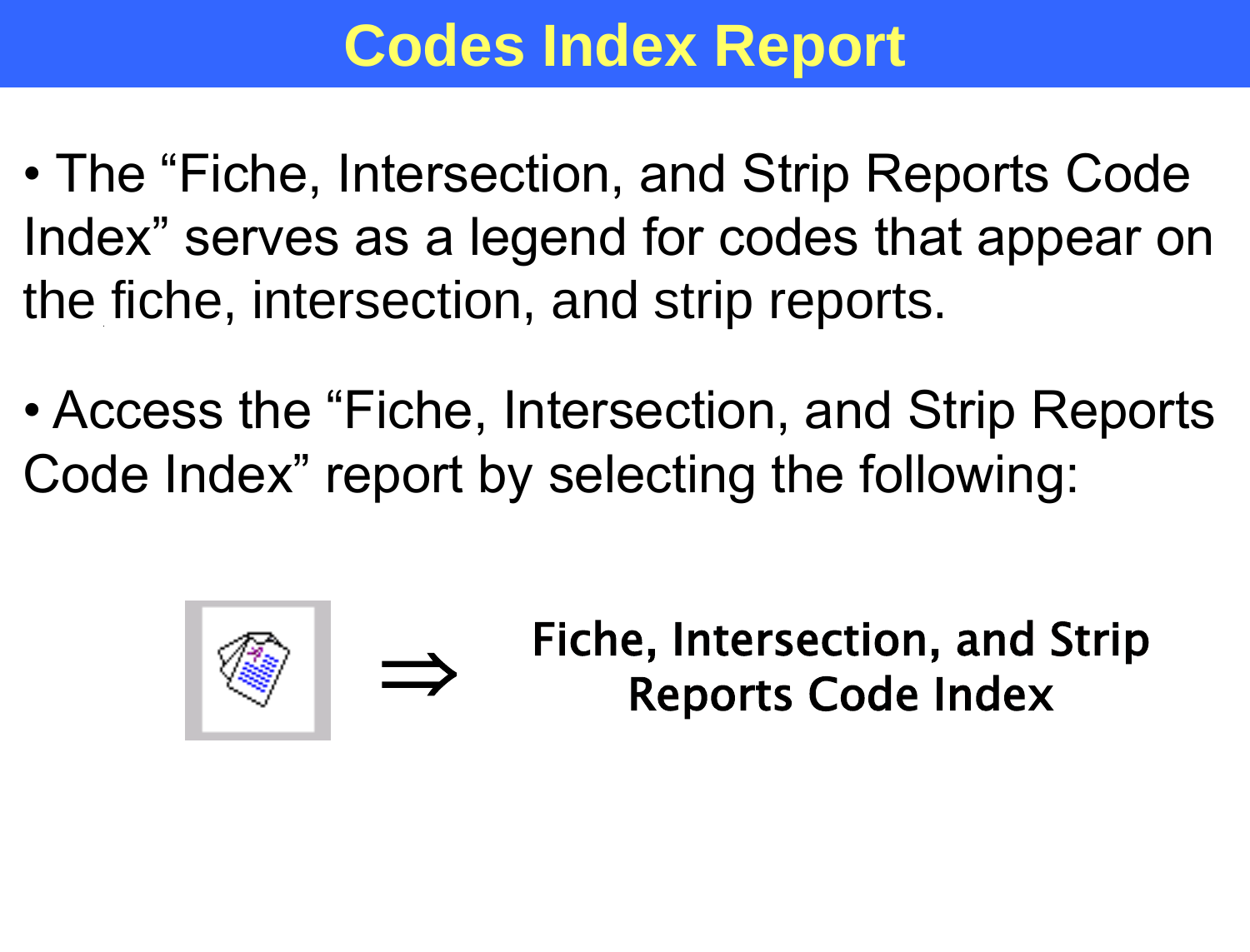## **Codes Index Report Example**

North Carolina Department of Transportation **Traffic Engineering Accident Analysis System** Fiche, Intersection, and Strip Reports Code Index

### **T - Type of Accident Codes**

- $0 = UNKNOWN$
- $1 =$  RAN OFF ROAD RIGHT
- $2 =$ RAN OFF ROAD LEFT
- 3.  $=$  RAN OFF ROAD - STRAIGHT
- $\overline{4}$ = JACKKNIFE
- 5. = OVERTURN/ROLLOVER
- $13 = 0$ THER NON-COLLISION
- $14 = PEDESTRIAN$
- $15 = PEDALCYCLIST$
- $16$  = RR TRAIN, ENGINE
- $17 = ANIMAL$
- 18 = MOVABLE OBJECT
- $19 =$  FIXED OBJECT
- 20 = PARKED MOTOR VEHICLE
- 21 = REAR END, SLOW OR STOP
- $22 = REAR END, TURN$
- 23 = LEFT TURN, SAME ROADWAY
- 24 = LEFT TURN, DIFFERENT ROADWAYS
- 25 = RIGHT TURN, SAME ROADWAY
- 26 = RIGHT TURN, DIFFERENT ROADWAYS
- $27 = HEAD ON$
- 28 = SIDESWIPE, SAME DIRECTION
- 29 = SIDESWIPE, OPPOSITE DIRECTION
- $30 = ANGLE$
- $31 = BACKING UP$
- 32 = OTHER COLLISION WITH VEHICLE

### **F** - Road Feature Codes

- $=$  NO SPECIAL FEATURE n.
- $=$  BRIDGE  $1$
- $2 = BRIDGE APPROACH$
- $3 = UNDERPASS$
- 4 = DRIVEWAY, PUBLIC
- 5 = DRIVEWAY, PRIVATE
- 6 = ALLEY INTERSECTION
- 7 = FOUR-WAY INTERSECTION
- $8 = T$ -INTERSECTION
- 9 = Y-INTERSECTION
- 10 = TRAFFIC CIRCLE/ROUNDABOUT
- $11 =$  FIVE-POINT, OR MORE
- 12 = RELATED TO INTERSECTION
- 13 = NON-INTERSECTION MEDIAN CROSSING
- 14 = END OR BEGINNING DIVIDED HIGHWAY
- $15 =$  OFF RAMP ENTRY
- $16 =$  OFF RAMP PROPER
- 17 = OFF RAMP TERMINAL ON CROSSROAD
	- 18 = MERGE LANE BETWEEN ON AND OFF RAMP
	- $19 = ON$  RAMP ENTRY
	- $20 = ON$  RAMP PROPER
	- $21 = ON$  RAMP TERMINAL ON CROSSROAD
	- $22 = RAILROAD CROSSING$
	- $23 = TUNNEL$
	- $24 = SHARED-USE$  PATHS OR TRAILS
	- $25 = 0$ THER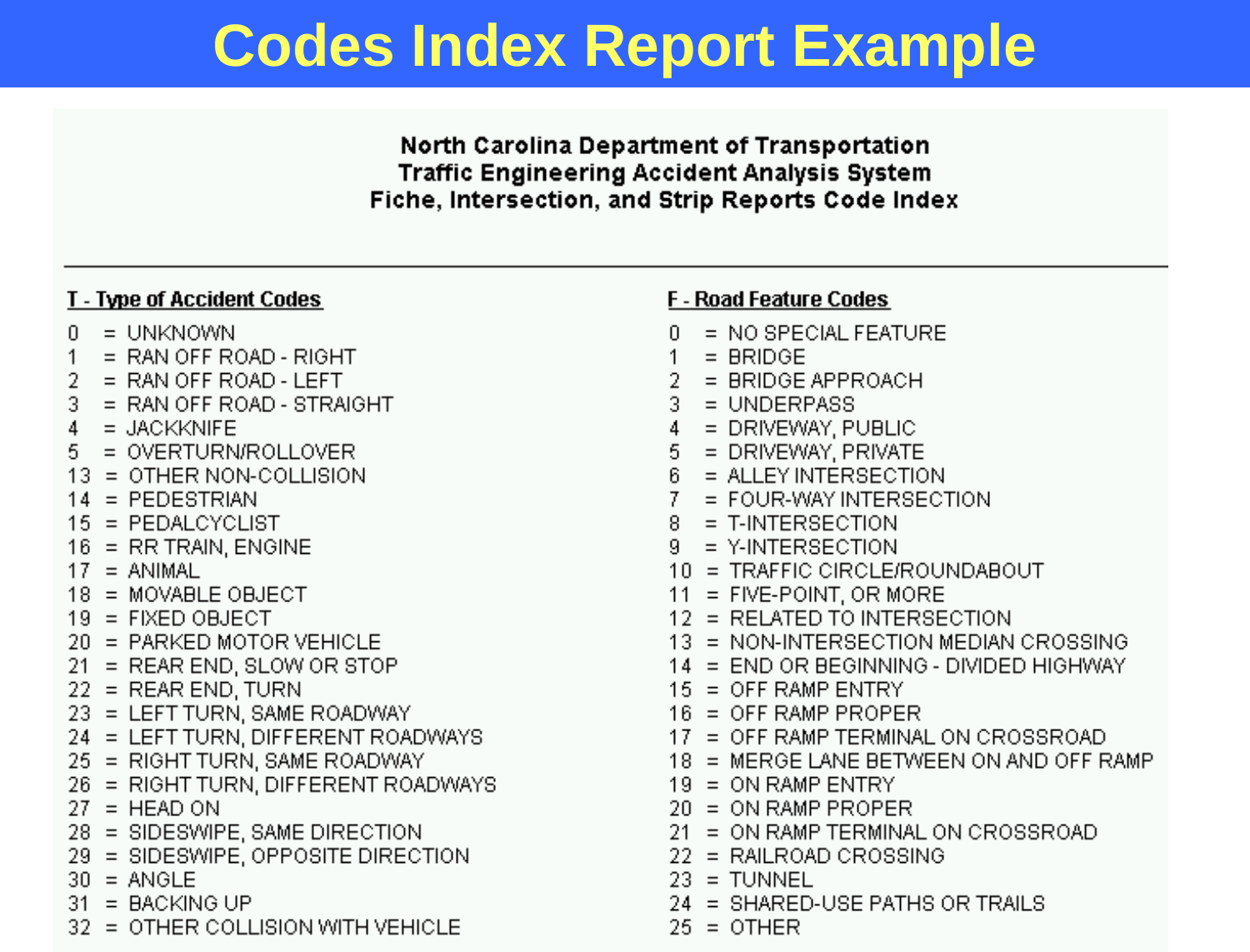# **DMV Crash Reporting Site**

### Go to the DMV Crash Reporting Site to review crash reports on-line and log on as an external user.

#### **TEAAS Resources and Information** Mileposting, TEAAS Links

**A** E Resources E Traffic Safety E TEAAS Resources and Information

#### **TEAAS Mileposting**

Milenosting is the process of determining the location of features on a road, in miles, from the beginning of the road, and is a fundamental requirement of the Traffic Engineering and Accident Analysis System (TEAAS) necessary for crash studies and analyses, crash rates, and ordinance overlap checks. Mileposts are based on information in NCDOT's Linear Referencing System (LRS) maintained by the Geographic Information Systems (GIS) Unit, and are used to determine where crashes occurred, or where ordinances are located, in relation to roadway features. Features requiring mileposts are intersections and interchanges, at-grade railroad crossings, mile markers, structures (that carry the road), and political boundaries (municipal, county, and state lines).

#### **Mileposting Links**

| Exclusion List (LRS sycnchronization)                   |  |
|---------------------------------------------------------|--|
| Guidelines.pdf                                          |  |
| High Order Routes Sheet.zip                             |  |
| List of County Information.zip                          |  |
| Old Secondary Road Names (SECI).pdf                     |  |
| Oracle Script (Non-Inventoried Route Names).txt         |  |
| Oracle Script (Unmileposted Crashes and Ordinances).txt |  |
| Policies and Procedures.pdf                             |  |
| Route Change Mileposting Guidelines.pdf                 |  |

| <b>Employee Directory</b>        |
|----------------------------------|
| Staff contacts for               |
| <b>Transportation Safety and</b> |
| Mobility.                        |

#### **Local City Crash Reports**

|  | Charlotte Crash Reports |
|--|-------------------------|
|  |                         |

**Greensboro Police Reports** 

Raleigh Crash Reports

**Wilminton Police Reports** 

Winston-Salem Crash Reports

#### **Links and Information**

Bridge Document Management System (BridgeDocs)

County GIS Maps

Crach Rates

DMV CrashWeb Access North Carolina Identity Management Service (NCID)



#### **North Carolina Identity Management** (NCID)

NCID is the standard identity management and access service provided to state. local. business, and individual users. NCID provides a high degree of security and access control to real-time resources.

| ٠<br>í,<br>۰     | ٠                  |
|------------------|--------------------|
| ü<br>č<br>٠<br>٦ |                    |
| ۱                | ٠<br>٠<br>- -<br>× |

#### To register for a new NGC account click here. Register

This system is the property of the Style of North Carolina and is the subscripts you crit, Unsufficient access in a stateful of Nobel and state (see Al activate data transactions, and alactivities communications are subject to municipal

### https://dmvcrashweb.dot.state.nc.us/crashweb/html/crstitle.html

#### Welcome to North Carolina DMV Crash Reporting Site

#### Note: Please read the following important information:

For optioning portlandation on that also, said Educated Sphere 20th or Elistence Himpurer 47+ between and a correspondence, of SUSHry 303.

A void live Eff account a requisit a sense Web David David ayear. Onch Report Borowsk Davidson, Organism User Medemane and Education Orach Report<br>Requisits The DMP, Frafts Recents Recise will constrain the serigionest of t

- . If you have a valid they (DiPasswork please this in the button to access the appropriate function.
- . If you need a valid Used Differenced, given contact Hoath Carolina Department of Transportation, Density of Hota Federal, Traffic Stream in Detton at (FFF) 501-300

There Inputes IVI; ItalyCatin Georg State 2041; a screener will be Febru Freez Presence As a UPA, deed to be published to present a freezon a file Dresse of Mein-State. The Dresse, or as office, engineer is connected benef Navision annual (20.20-451)

\*\* Credit exposts point to January 1, 1999 are ant available via this lest use for Credit Report United control Catalogue or Estora Unit Credit Report Desputy

Crash Report Hectronic Datebution | 00-> | Copenses on User Maintenance  $00 - 6$ Estosal Une Crazk Report Reports | GO->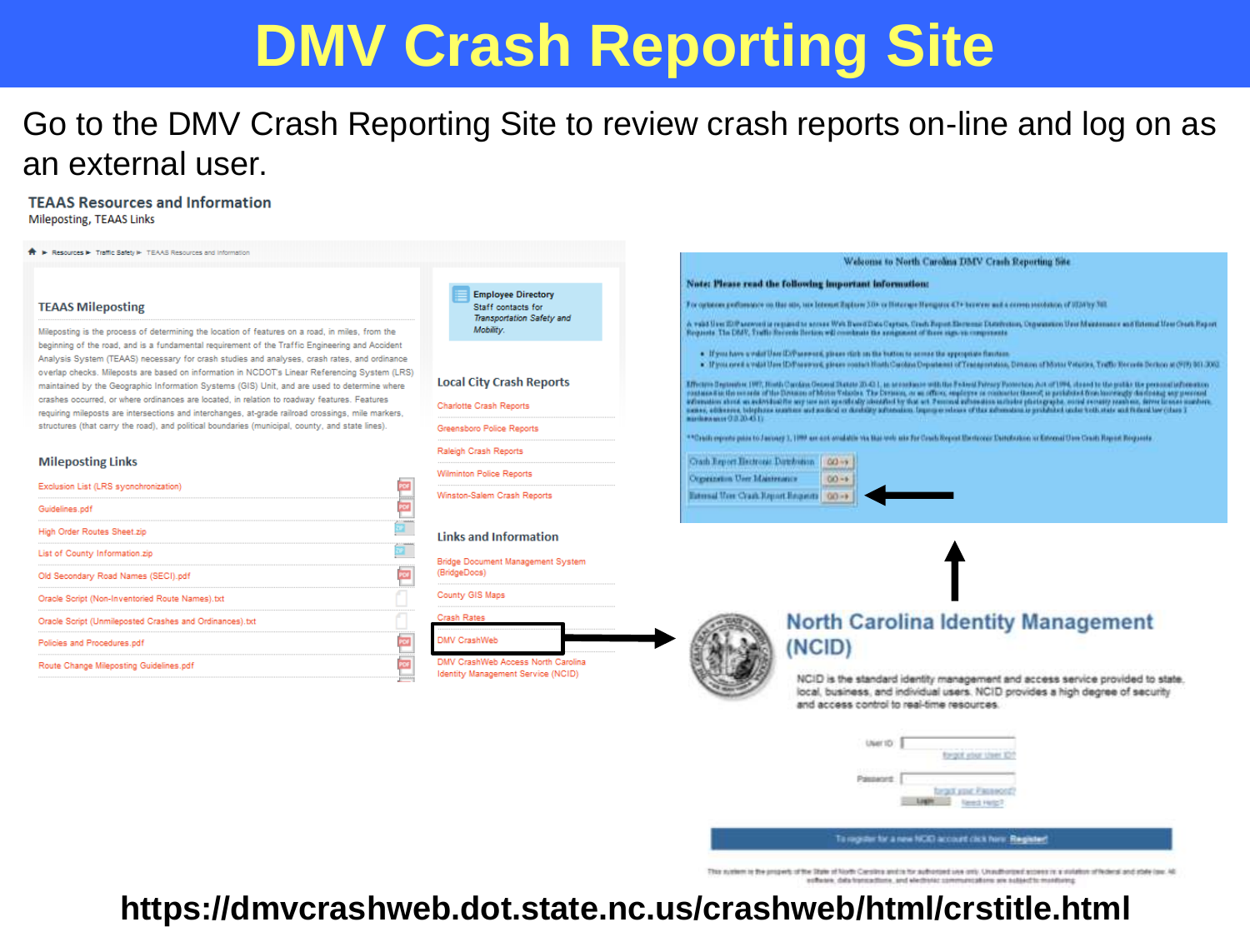# **DMV Crash Reporting Site (Cont.)**

### Search for a single crash or create a new batch (list of crashes).

#### Home

**Search for Crash Reports C Search by Crash** 

ID

o Search by DL **Number** 

### **Batch Request**

o Create New **Batch** 

o View Existing **Batches** 

### **Electronic Distribution**

o Reports

#### Help

○ Search for Crash **Reports** 

o Batch Request

### **External User Search for Crash Reports**

#### **Contents**

Introduction

How to Search by Crash ID

How to Search by DL Number

### **Introduction**

The External User Crash Report Requests application enables you to view, search and print crash reports (initial or supplemental filings) for a specific crash or several crashes at one time (batch). You can retrieve crash documents from January 1, 1999 or later. North Carolina DMV crash ID numbers are necessary in order to request specific crashes. If the crash occurred in 1999, the crash ID is 8 digits long. If the crash occurred in year 2000 or later, the crash ID is 9 digits long.

To view a crash document, your PC must already have an image viewing application that can read TIFF (Tagged Image File Format) images. Check with your system administrator before you use this application to see if you have the appropriate software.

#### **Back to Contents**

### How to Search by Crash ID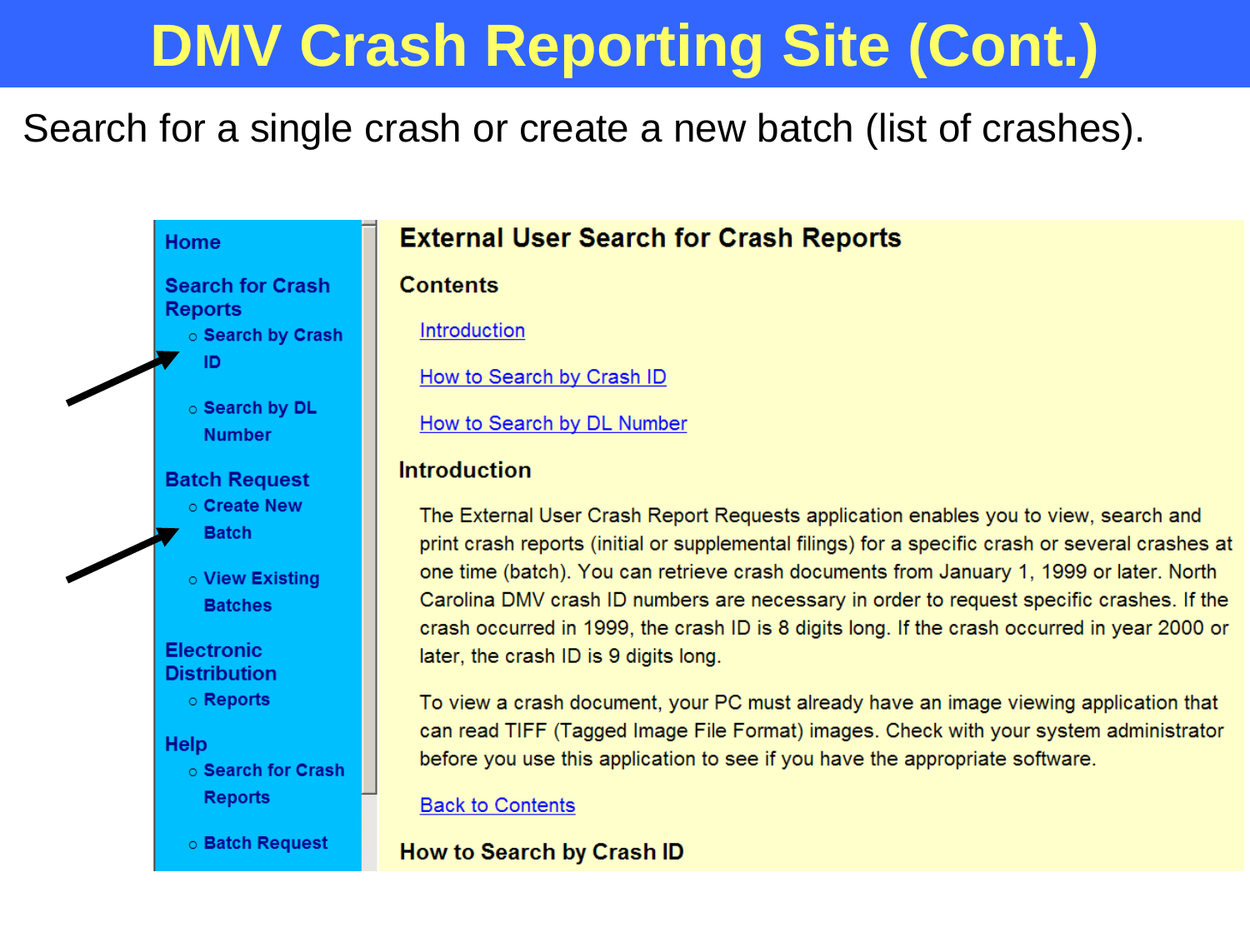## **DMV-349 Crash Report**

| <b>Call Report</b>                                                                   | THE REPORT IS FOR THE USE OF THE DIVISION OF MOTOR VEHICLES. THE DATA IS COLLECTED FOR<br>STATISTICAL ANALYSIS AND SUBSCRIPTING WARRANTY ARROWANCED OF THANKATIONS OF<br>TRINITY ARE THANK ARE RESPONSIBILITY OF HEARING OR OF THE S<br>C2 DWISE/DUN |                        |                                                              |                  |            |                      |                          |                         |                                         | 99123456                                  |
|--------------------------------------------------------------------------------------|------------------------------------------------------------------------------------------------------------------------------------------------------------------------------------------------------------------------------------------------------|------------------------|--------------------------------------------------------------|------------------|------------|----------------------|--------------------------|-------------------------|-----------------------------------------|-------------------------------------------|
| <b>WA</b><br>졣<br>99<br>utien-<br>YDA                                                | Day of Week<br><b>TUESDAY</b><br>DUPLIN                                                                                                                                                                                                              | County                 | 555                                                          |                  |            | O9 7                 | Local Line / Patrol Area |                         |                                         | 1999                                      |
| Creat imported To He                                                                 | KENANSVILLE                                                                                                                                                                                                                                          |                        |                                                              |                  |            |                      |                          |                         | $Q$ $M$ and $Q$ $\Sigma$ . $H$          | p<br>õ<br><b>WRIGHT FILMS</b>             |
| <b>OCAT</b><br>50<br><b>DR</b><br>ï                                                  | Street, I II children power                                                                                                                                                                                                                          |                        | <b>DIRCs</b>                                                 |                  |            |                      |                          | 30 mm                   | THE TIME                                |                                           |
| ۰<br>u<br><b>TKV/T</b>                                                               | 50<br>is or Anjourn's County or State Line                                                                                                                                                                                                           |                        | 문문문<br>米                                                     |                  |            |                      |                          | 526                     |                                         |                                           |
|                                                                                      | <b>M</b> VEHICLE 1<br><b>Q HT &amp; RUM</b>                                                                                                                                                                                                          |                        | ж                                                            | <b>VEHICLE 2</b> |            |                      |                          | <b>Q PEDESTRIAN</b>     | <b>DI HIT &amp; RUN</b>                 | re or Acuscom County or<br><b>D</b> OTHER |
| Determine to<br>433464                                                               |                                                                                                                                                                                                                                                      |                        | Driver 2                                                     |                  |            |                      |                          |                         |                                         |                                           |
| ay M<br>OLIVE                                                                        | Driver's Phone No.                                                                                                                                                                                                                                   | 28365                  | OVELINTON                                                    |                  |            |                      |                          |                         | Sab NC                                  | ao 28328                                  |
| Same Address on Delver's<br>Learnest X Ves CJ No                                     | WE<br>H)                                                                                                                                                                                                                                             |                        | Suite Address in Driver's<br>License <sup>1</sup> Dires 2014 |                  |            |                      |                          | Dilver's Phone No. W.L. | н.                                      |                                           |
| 0.14<br>Walon<br>Physical                                                            | NC                                                                                                                                                                                                                                                   | DOB                    | 0.1.8<br>Vision                                              |                  |            |                      | Myskel                   |                         |                                         | am NC<br>$-000$                           |
| 1. Distinction<br>2. Condition<br><b>DAVAE</b><br>Output                             | 3. Information                                                                                                                                                                                                                                       | $m_{\rm em}$ $\degree$ | 1. Diservedo<br>Owner                                        |                  | SAME       |                      | 2. Compliant             |                         | T. Veloko                               |                                           |
| Address<br>ä,                                                                        | ABOVE                                                                                                                                                                                                                                                |                        | <b>Address</b>                                               |                  |            | AS                   | ABOVE                    |                         |                                         |                                           |
| w                                                                                    |                                                                                                                                                                                                                                                      |                        | City<br>VM                                                   |                  |            |                      |                          |                         |                                         | 珈                                         |
| Plate A<br>82<br>Wh Mail<br><b>Yell: Make</b>                                        | 546<br>FORD<br><b>Not: Type Cade</b>                                                                                                                                                                                                                 | 99<br>ិប               | Page #<br>max 85                                             |                  |            |                      | <b><i>im War N15</i></b> |                         | Sim NC<br>Net, Type Cade                | 99<br>hear                                |
| Commercial Vanicia<br>D tai<br>Air Rag Deployed.<br>D W                              | 20 M<br>Trailer Type Code<br>33 No.<br>fact Tickets No. of Autom                                                                                                                                                                                     |                        | Convenies Intrice.                                           |                  |            | D Yes                | G Year                   | 30 No                   | Trailer Type Code                       |                                           |
| <b>Plastencer</b><br>O'm                                                             | 腐血<br>Wutts.                                                                                                                                                                                                                                         |                        | Ar Big Geoloped<br>Passanger<br><b>Portest</b>               |                  |            | $\Box$ Yes           | 黑版                       | <b>N</b> No             | Tell Trader No. of Autos<br><b>Woth</b> |                                           |
| Vehicle Crivates<br>XX me<br>Pad Crain Fire<br>۰                                     | <b>Q</b> No<br><b>Lence</b><br>œ<br><b>Ind Trailer Act et J</b><br>Ab1                                                                                                                                                                               |                        | <b>Values Directo</b><br>Pont Creat Fire                     |                  |            | 50 Yu<br><b>O</b> We | <b>Q</b> tin<br>简相       |                         | Length<br><b>Ded Trialler No. 15.A</b>  |                                           |
| o<br>Relevor.<br>the c<br>D W<br><b>Hickstood Cargo</b>                              | 喬<br>Well-<br>₫í<br>No.                                                                                                                                                                                                                              | <b>LOCAL</b>           | <b>Redeemic</b><br><b>Noterbun Carso</b>                     |                  |            | ill Yes<br>Q ‰       |                          | 風 so<br><b>Kå</b> filo  | Width<br>54                             |                                           |
| Spileti.<br>D W<br><b>Crossed Modian</b>                                             | naL<br>Ϝ<br>No.                                                                                                                                                                                                                                      | 500.00                 | Spitet                                                       |                  |            | Ġ                    | Xi w<br>No.              |                         | TAD.                                    | 00.00                                     |
| <b>Hisunance Company</b>                                                             | <b>Tid: Comage &amp;</b><br><b>INDE</b>                                                                                                                                                                                                              |                        | <b>Crossed Martian</b><br><b>Insurance Compa</b>             |                  |            | O We                 | 凶                        |                         | Se li<br>N                              | Ο                                         |
| Poloy # 1777<br><b>Dite: Property Germaped</b>                                       |                                                                                                                                                                                                                                                      |                        | Pulling #<br><b>Estimated Carrage</b>                        |                  | Denis Mons |                      |                          |                         |                                         |                                           |
|                                                                                      | OCCUPANT SECTION INSTRUCTIONS: One trust Class, Behilelmot Usage. Race/Sen and Age of all occupants in the space corresponding to the stati completi (see orders                                                                                     | ٠                      |                                                              |                  | Address    |                      |                          |                         |                                         |                                           |
| at top). Nurves and acknosses are recessary for all cosupants.<br>Christmas Real Age | me pol Adresse                                                                                                                                                                                                                                       |                        |                                                              |                  |            |                      |                          |                         |                                         | lamas and Addresse                        |
| Saat                                                                                 | <b>First Name</b><br>DRIVER 1                                                                                                                                                                                                                        | List Name              | Test<br>濃                                                    | οı               | 1.50 Sec   | 3 % 23               |                          | First Name              |                                         | DRIVER 2, PEDESTRIAN, OTHER               |
| ūΤ<br>ο                                                                              |                                                                                                                                                                                                                                                      |                        |                                                              |                  |            |                      |                          |                         |                                         |                                           |
| $5 - 37$<br>vans                                                                     |                                                                                                                                                                                                                                                      |                        |                                                              |                  |            |                      |                          |                         |                                         |                                           |
| Canta<br><b>Ford</b>                                                                 |                                                                                                                                                                                                                                                      |                        | Carae<br>Fairt                                               |                  |            |                      |                          |                         |                                         |                                           |
| ingel<br>Front                                                                       |                                                                                                                                                                                                                                                      |                        |                                                              |                  |            | B                    |                          |                         |                                         |                                           |
|                                                                                      |                                                                                                                                                                                                                                                      |                        | ngu<br>Fiiri                                                 | O                | 3          | Έ                    | 75                       |                         |                                         |                                           |
| ш                                                                                    |                                                                                                                                                                                                                                                      |                        | 縕                                                            |                  |            |                      |                          |                         |                                         |                                           |
|                                                                                      |                                                                                                                                                                                                                                                      |                        |                                                              |                  |            |                      |                          |                         |                                         |                                           |
|                                                                                      |                                                                                                                                                                                                                                                      |                        | Canar<br>Paus                                                |                  |            |                      |                          |                         |                                         |                                           |
| w                                                                                    |                                                                                                                                                                                                                                                      |                        | Fight<br>False                                               |                  |            |                      |                          |                         |                                         |                                           |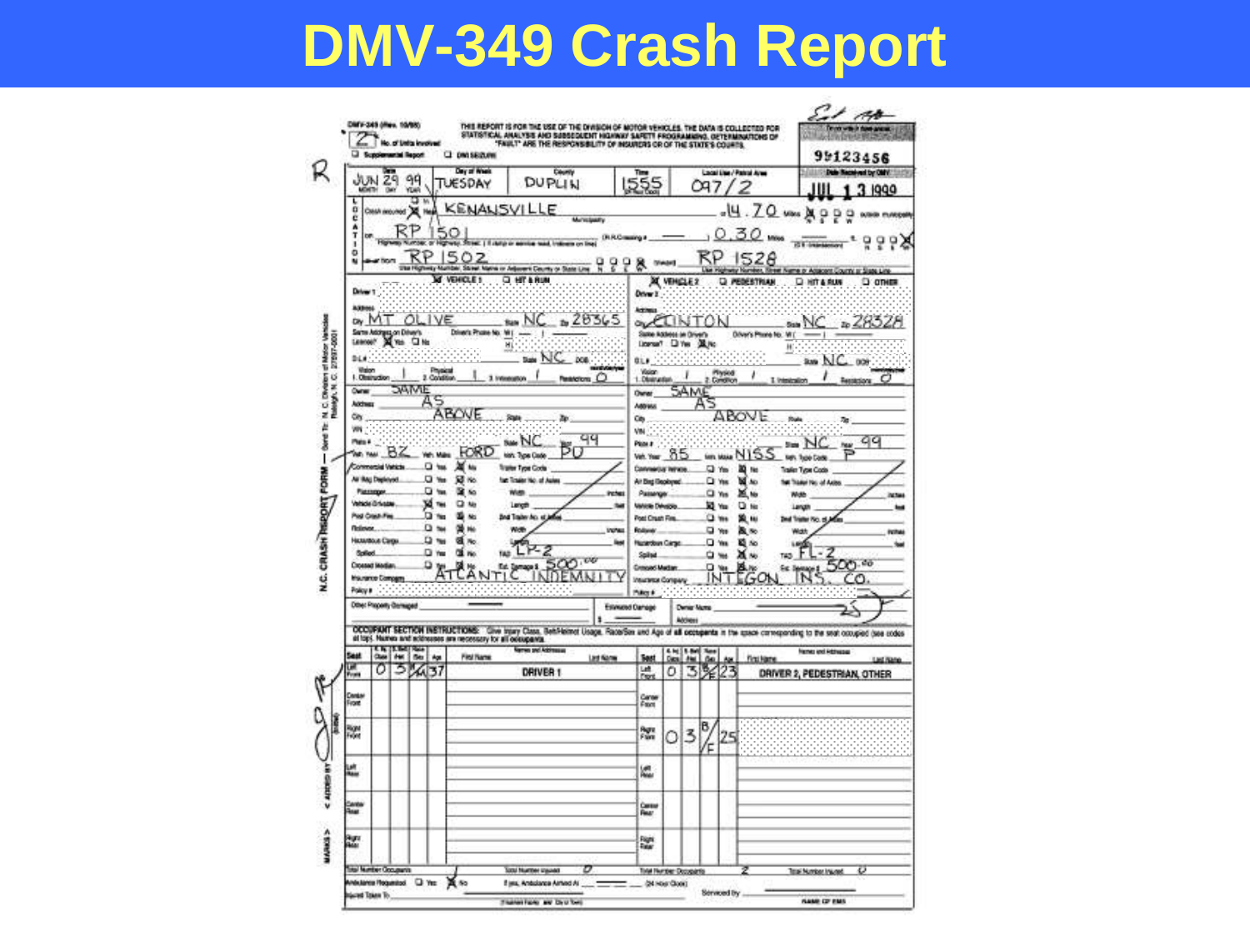### **DMV-349 Crash Report (Cont.)**



w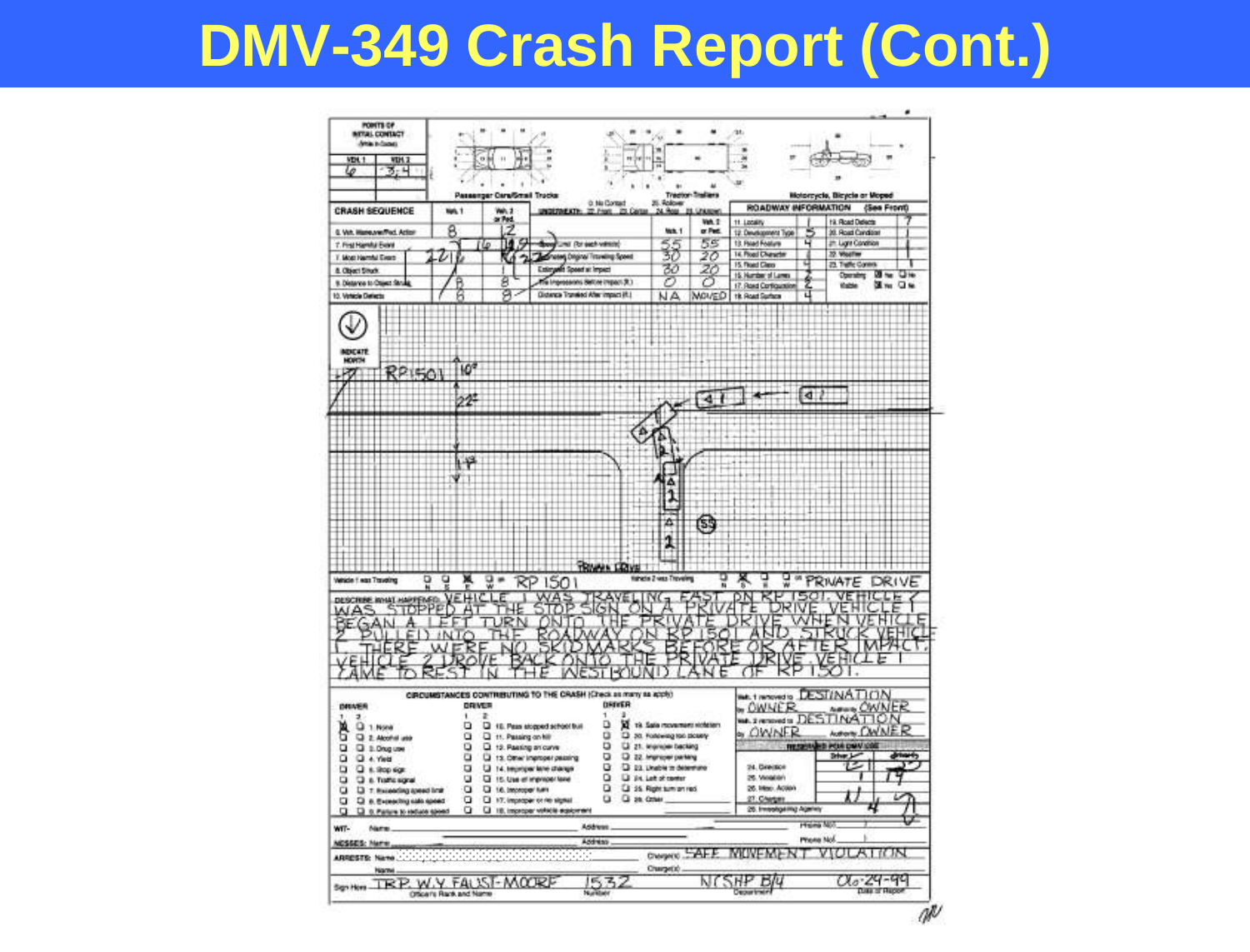# **Crash Study Dates and Resources**

| Connect NCDOT<br><b>BUSINESS PARTNER RESOURCES</b>                    |  |  |  |  |                                                                                                            | Home | Help Site Map |
|-----------------------------------------------------------------------|--|--|--|--|------------------------------------------------------------------------------------------------------------|------|---------------|
| Doing Business Bidding & Letting Projects Resources Local Governments |  |  |  |  | Search                                                                                                     |      |               |
| Environmental                                                         |  |  |  |  | Geotechnical   Hydraulics   Materials & Tests   Specifications   State Roads   Structures   Traffic Safety |      |               |

### **Traffic Engineering Accident Analysis System (TEAAS)**



### **https://connect.ncdot.gov/resources/safety/Pages/TEAAS-Crash-Data-System.aspx**